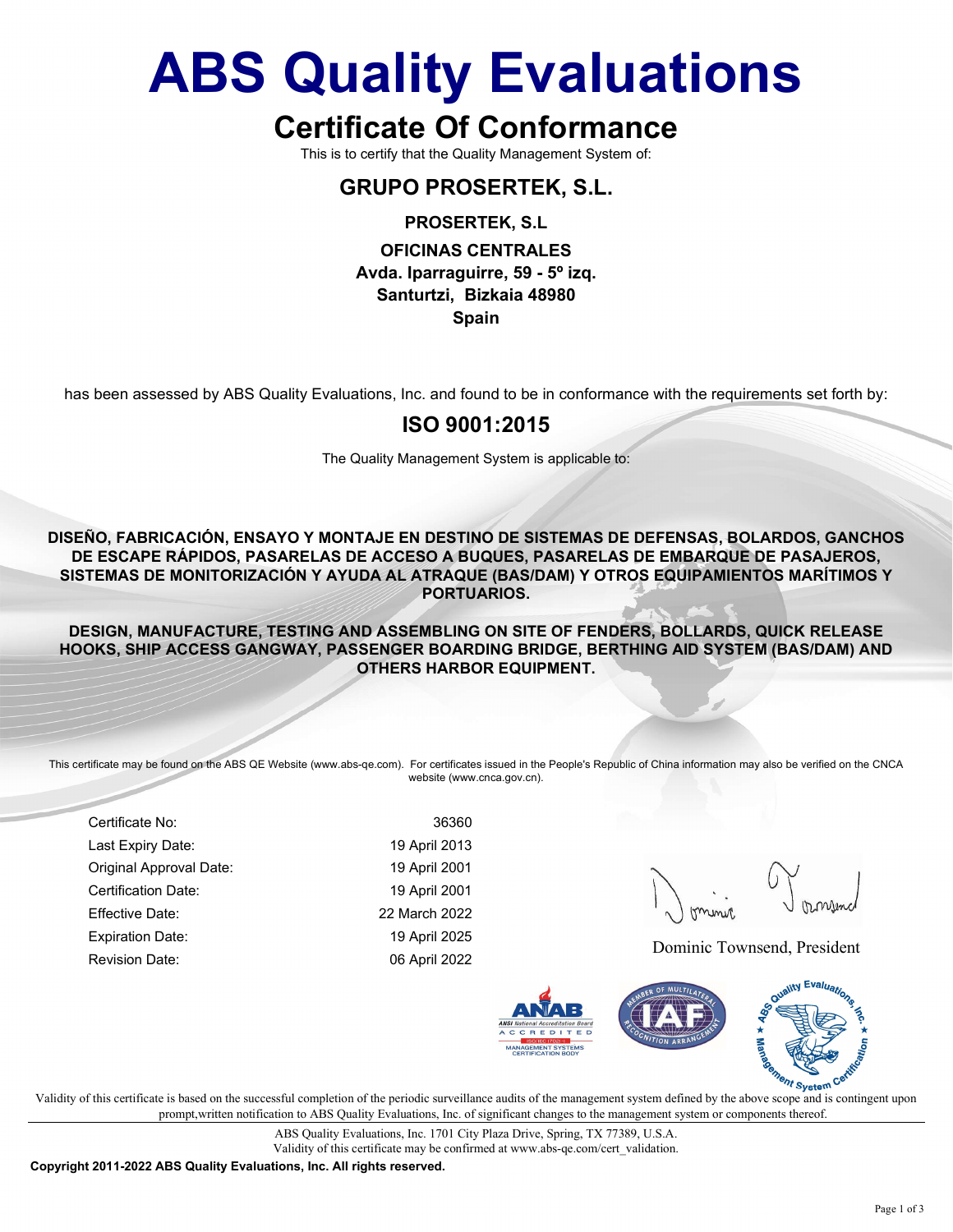# ABS Quality Evaluations

## Certificate Of Conformance

This is to certify that the Quality Management System of:

## PROSERTEK, S.L

OFICINAS CENTRALES

Avda. Iparraguirre, 59 - 5º izq. Santurtzi, Bizkaia 48980 Spain

has been assessed by ABS Quality Evaluations, Inc. and found to be in conformance with the requirements set forth by:

### ISO 9001:2015

The Quality Management System is applicable to:

been assessed by ABS Quality Evaluations, Inc. and found to be in conformance with the requirem<br>
ISO 9001:2015<br>
The Quality Management System is applicable to:<br>
ministration, finance, human resources, purchasing, logistics The Quality Management System is applicable to:<br>
Ininistration, finance, human resources, purchasing, logistics, commercial, engineering, proje<br>
general management, SAT and quality, environmental and pri management system<br> ministration, finance, human resources, purchasing, logistics, commercial, engineering, proje<br>
general management, SAT and quality, environmental and pri management system<br>
The validity of this certificate is contingent up Administration, finance, human resources, purchasing, logistics, commercial, engineering, project management, general management, SAT and quality, environmental and prl management systems.

The validity of this certificate is contingent upon maintenance of multi-site certificate 36360 issued to GRUPO PROSERTEK, S.L.

Certificate No: 36360-45200

Dominic Townsend, President

Validity of this certificate is based on the successful completion of the periodic surveillance audits of the management system defined by the above scope and is contingent upon prompt,written notification to ABS Quality Evaluations, Inc. of significant changes to the management system or components thereof.

> ABS Quality Evaluations, Inc. 1701 City Plaza Drive, Spring, TX 77389, U.S.A. Validity of this certificate may be confirmed at www.abs-qe.com/cert\_validation.